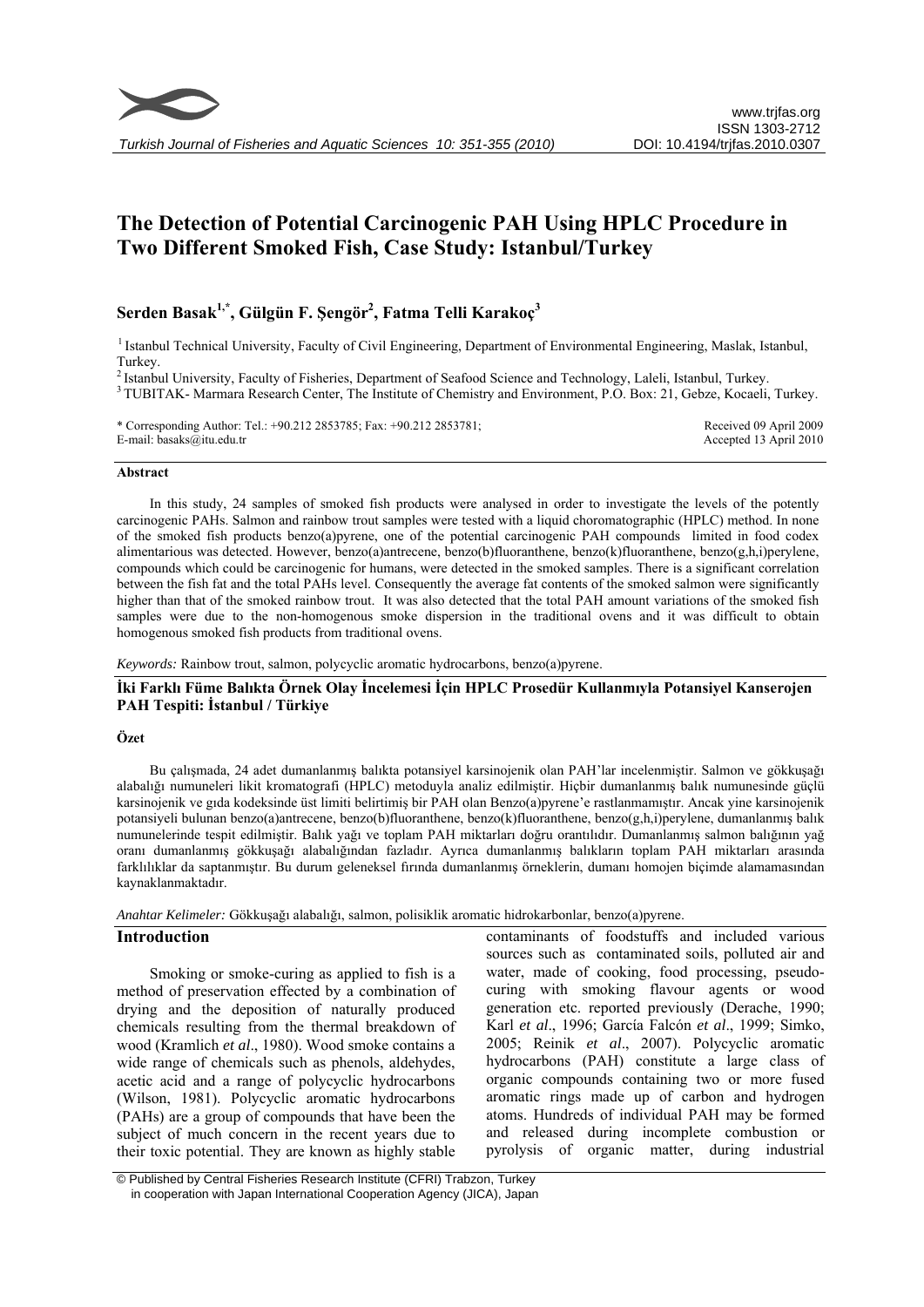processes and other human activities. PAHs are also formed in natural processes, such as carbonization. In food, PAH may be formed during processing and domestic food preparation, such as smoking, drying, roasting, baking, frying or grilling. Of the many hundreds of PAH, the most studied is benzo(a)pyrene, which is often used as a marker for PAH in ambient air and food (European Commission, 2002).

Smoke production is based on a process of incomplete combustion. Gilbert and Knowles (1975) reported, when wood is completely combusted only carbon dioxide  $(CO_2)$ , water and ash are produced, but incomplete combustion via thermal pyrolysis of higher molecular organic compounds produces compounds of lower molecular weight, this is the case with PAHs, which are volatile in the gas phase.

The potentially carcinogenic PAH benzo(a)pyrene is often used as an indicator of the presence of PAHs in water and foodstuffs Derache (1990). It is well known that PAHs are present in smoke curing, and that they are easily deposited on and can penetrate the food surface during traditional smoking. In our country fish and meat is still flavored using smoke generated by combustion of wood. Wood smoke contains appreciable amounts of carcinogenic PAHs, which are the main cause of concern regarding its toxicity.

The safety of smoked fish has been controlled by measuring benzo(a)pyrene level, which is one of the most carcinogenic PAHs. European Commission has limited the maximum acceptable concentrations of benzo(a)pyrene at 5  $\mu$ g kg<sup>-1</sup> for smoked fish and smoked fishery products, excluding bivalve molluscs. The Turkish Codex Regulation (2008) has permitted the maximum acceptable concentrations of benzo(a) pyrene at 2.0  $\mu$ g kg<sup>-1</sup> (wet weight) in smoked fish. It's essential that this limit should be controlled and applied to scientific laboratory analysis for smoked fish products which is prepared by liquid or traditional smoking.

The present study was undertaken to examine the PAH levels in smoked fish on the Turkish market. By using HPLC with UV detection it was possible to determine simultaneously 16 different PAH components including benzo(a)pyrene.

## **Materials and Methods**

#### **Preparation of Samples**

Samples of cold smoked salmon (n=12) (*Salmo salar*) and hot smoked rainbow trout (n=12) (*Oncorhynchus mykiss*) were obtained from Ugurlu Seafood Inc, which is one of the leader company in terms of producing potentially smoked fish in the fish market, in Istanbul, Turkey. The bones and the skin of the smoked fish were removed, and the edible parts of fish were homogenized. The samples were stored at -20°C until the analysis.

#### **Analysis of PAHs**

**Extraction:** The whole glassware was rinsed with acetone before the analysis. Of the homogenate approximately 5 g was weighed accurately into a l00 ml round-bottomed flask, 5 ml KOH (50%) solution, 75 ml methanol, 1 ml internal standard solution (9, 10 dimethylantracene) and a few boiling chips were added. The mixture was boiled for 4 hours in soxhelet. The liquid phases were transferred to a separation funnel and extracted with 100 ml n-hexane with rigorous shaking for 3 min. The methanol KOH phase was drained and discarded. The combined nhexane phases were rinsed twice, each time with 50 mL of methanol-water (8:1) and with 50 ml water at least. The methanol-water phase and water were drained and discarded. The organic phase was concentrated in a rotary evaporator (42°C, 19-21 kPa) to a volume of approximately 10 mL under reduced pressure. The concentrated extract was dried under nitrogen steam as defined by Telli-Karakoç *et al.* (2002).

**Silica Gel Column Clean-up:** A slurry of 15 g silica gel in n-hexane was transferred to a glass column (length 200 mm; diameter: 12 mm) and 1 g anhydrous sodium sulphate was added on top. The excess of solvent was allowed to drain to the level of sodium sulphate, the concentrated sample extract was transferred to the column and eluated with 1 ml nhexane.

**Stock Solutions:** Stock solutions containing 0.1 mgm  $L^{-1}$  of 9-10 dimethylantrecene were dissolved in n-hexane were stored at 4°C, in volumetric flask (with glass stoppers) wrapped in aluminium foil to avoid possible light degradation. Working standard solutions were prepared from stock solution.

**Chromatographic Conditions:** For PAH compounds analysis, a Hewlett-Packard 1100 HPLC equipped with an Agilent-1100 fluorescence detector was used. Injection volume was 10 μl. The mobile phase (acetonitrile-water) gradient was: 80% acetonitrile  $+20\%$  water with a flow rate 1 ml min<sup>-1</sup> and a wavelength of 270 nm. The external standard mixture was used for calculation of the PAH concentrations, considering the recovery rate of the internal standard.

## **Fat and moisture Analysis**

Each smoked fish samples was homogenized and analyzed in triplicate. Fat and moisture analysis of smoked fish fillets were done and reported previously (AOAC, 1990).

### **Statistical Analysis**

Analysis of variance (ANOVA) was performed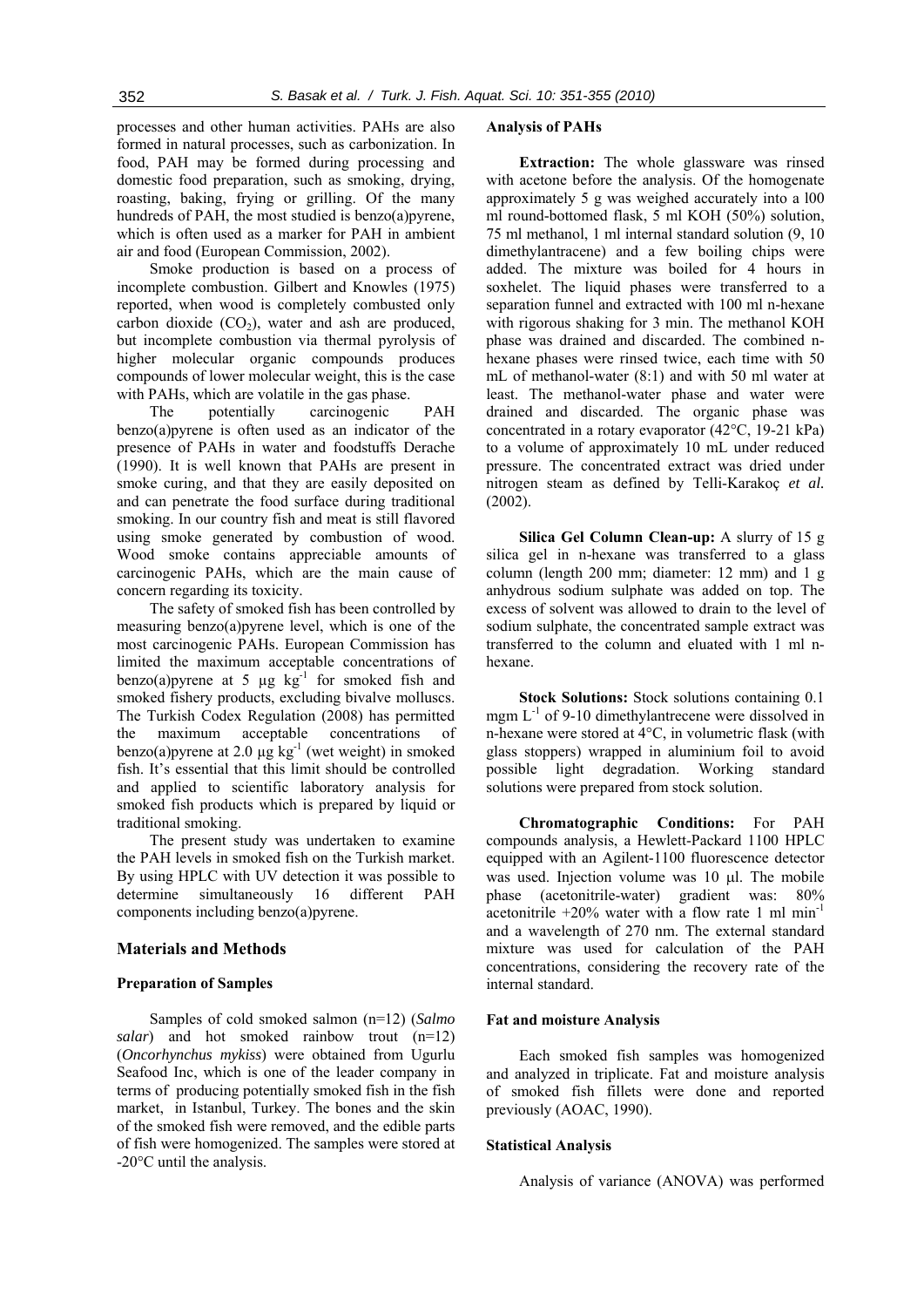on PAH concentration data using Statgraphics Plus 3.1 software (Statistical Graphics Corp., USA).The significant statistical level was set at P<0.05 (Açıkgöz, 1990). Each PAH quantification was the result of the mean of measurements carried out on twelve individual smoked mackerel fillets, smoked rainbow trout fillets and smoked salmon fillets.

## **Results**

The PAH levels of smoked mackerel, rainbow trout and salmon are shown in Table 1. The minimum, maximum and mean values of individual compounds and the total PAHs are given for each species. The concentration of total PAH varied between 23.83- 79.74  $\mu$ g kg<sup>-1</sup>.

The distribution of average total PAH amount, average moisture content and average fat content in the all smoked fish are shown in Figure 1.

As can be seen from Figure 1, the average total PAH level of smoked rainbow trout (23.83%) was lower than that of the smoked salmon (79.74%) because of rainbow trout had low fat content than the salmon. The average fat content of the smoked salmon (6.57%) was significantly higher than the average fat content of smoked rainbow trout (4.76%) (P<0.05 at 95% confidence level). The levels of the other carcinogenic compounds determined in this study, namely benzo(a)antrecene, benzo(b) flouranthene, benzo(k)flouranthene and benzo(g,h,i) perylene were between 0.44  $\mu$ g kg<sup>-1</sup> to 9.55  $\mu$ g kg<sup>-1</sup>.

## **Discussion**

As a consequence, the total PAH level of smoked mackerel and smoked salmon were higher than that of smoked rainbow trout. Akpan *et al*. (1994) reported that strong correlation is found between fish lipids and PAH compounds. Especially, the PAH compounds are stored in fatty fish tissue. When fatty meat is grilled, a large amount of fat drops onto the coals and, due to the high temperature, PAHs are formed. As a consequence, smoke carries the PAHs onto the surface of the meat products. Lower concentrations of PAHs in sausages can be explained by shorter grilling time (Reinik *et al.*, 2007). Our

**Table 1.** PAH-levels in edible part of smoked fish from traditional smoke oven as μg kg-1

| Fish       | Naph  | cenaph           |      | $\mathbf{L}$ | Ě  | Ħ     | Flu  | $\rm{Pyr}$ | BaA | <b>Chr</b> | BbF  | BkF  | $\ensuremath{{\rm BaP}}$ | DahA | <b>BghiP</b> | $\mathbf{P}\mathbf{y}$ | PAH<br>$\mathbf{z}$ |
|------------|-------|------------------|------|--------------|----|-------|------|------------|-----|------------|------|------|--------------------------|------|--------------|------------------------|---------------------|
| $RT, n=12$ |       |                  |      |              |    |       |      |            |     |            |      |      |                          |      |              |                        |                     |
| Min        | 0.47  | nd               | nd   | nd           | nd | 2.45  | nd   | 4.56       | nd  | nd         | nd   | 0.45 | nd                       | nd   | nd           | 1.97                   | 9.9                 |
| Max        | 14.00 | 0.22             | nd   | nd           | nd | 19.95 | nd   | nd         | nd  |            | nd   | 5.50 | nd                       | nd   | nd           | nd                     | 39.67               |
| Mean       | 4.94  | 0.22             | nd   | nd           | nd | 10.31 | nd   | 4.56       | nd  | nd         | nd   | 1.83 | nd                       | nd   | nd           | 1.97                   | 23.83               |
| $S, n=12$  |       |                  |      |              |    |       |      |            |     |            |      |      |                          |      |              |                        |                     |
| Min        | 2.24  | 2.09             | 0.10 | nd           | nd | 8.57  |      | 1.14 0.34  | nd  | nd         | 9.55 | 0.16 | nd                       | nd   | 0.10         | nd                     | 34.55               |
| Max        |       | 27.06 11.36 0.44 |      | nd           | nd | 92.06 | nd   | 9.69       | nd  | nd         | nd   | 5.10 | nd                       | nd   | 0.78         | nd                     | 146.49              |
| Mean       |       | 15.06 6.00       | 0.32 | nd           | nd | 39.60 | 1.14 | 5.02       | nd  | nd         | 9.55 | 2.61 | nd                       | nd   | 0.44         | nd                     | 79.74               |
|            |       |                  |      |              |    |       |      |            |     |            |      |      |                          |      |              |                        |                     |

RT: Rainbow Trout, Salmon: S, nd= not detected

Naphthalene = Naph, Acenaphtylene = Acenaph, Acenaphthene = A, Fluorene = F, Phenanthrene = Phe, Antracene = Ant, Fluoranthene = Flu, Pyrene = Pyr, Benzo(a)anthracene = BaA, Chrysene = Chr, Benzo(f)fluoranthene = BfF, Benzo(k)fluoranthene = BkF, Benzo(a)pyrene = BaP, Dibenzo(a,h)anthracene = DahA, Benzo(g,h,i)perylene = BghiP, Indeno(1,2,3-*cd*)pyrene = IPy.



Figure 1. Average moisture (%), fat (%) and total PAH amounts in different smoked fishes. 1- Smoked rainbow trout, 2- Smoked salmon.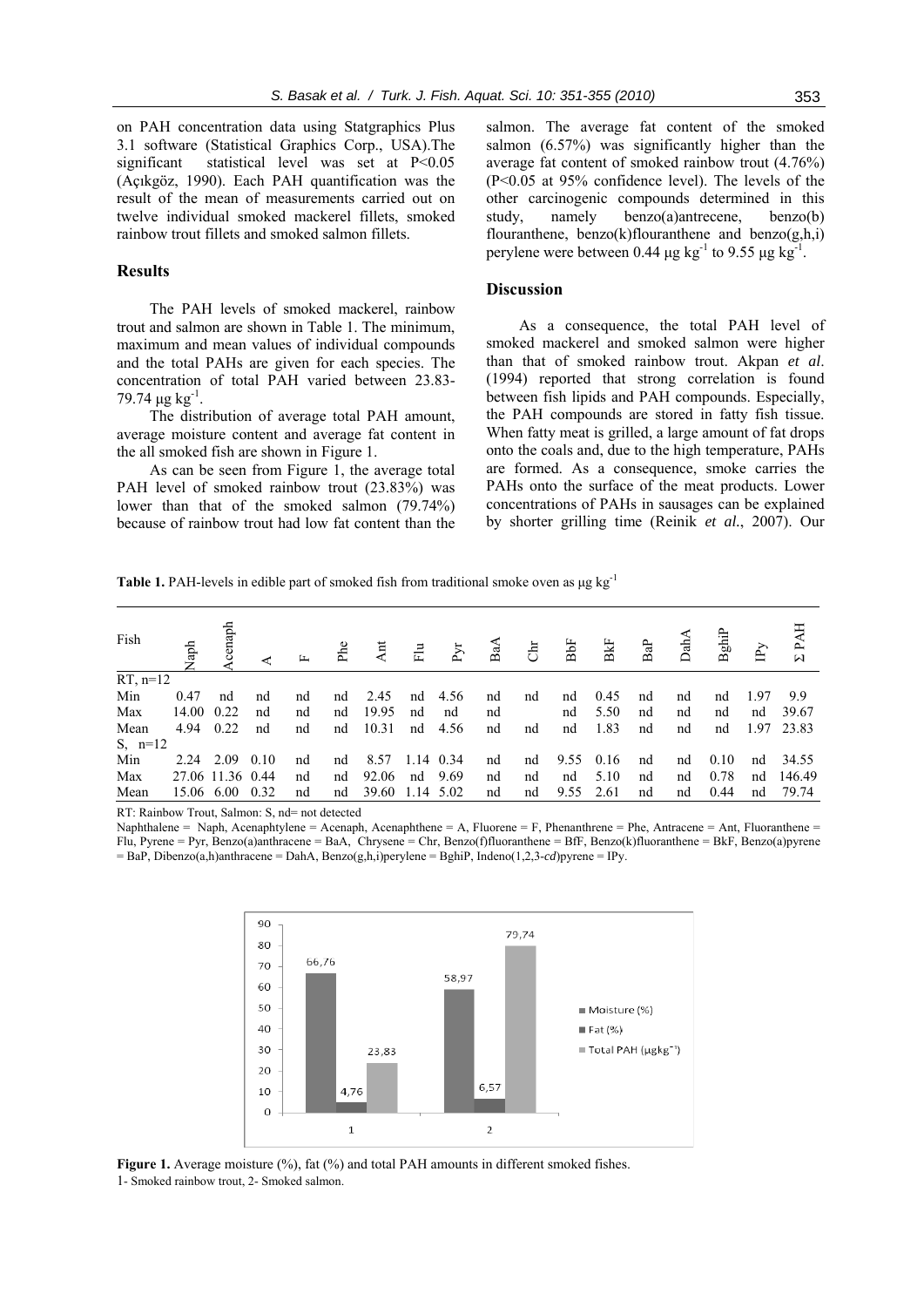results are in agreement with the results obtained by Akpan *et al.* (1994) and Reinik *et al.* (2007). The content of PAH in the edible parts of smoked fish depends obviously on the concentration of these compounds in the wood smoke, smoking temperature and smoking time.

In this study, the amounts of the low molecular weight PAHs such as naphthalene, pyrene, acenaphthene were found higher than the high molecular weight PAHs such as benzo(b)fluoranthene, benzo(k)fluoranthene, benzo(g,h,i)perylene in smoked fish samples. In previous publications it was reported that the PAHs with higher molecular weight are more carcinogenic than the lower molecular weight PAHs (Potthast, 1979; Garcίa Falcón *et al.*, 1999; Moret *et al.*, 2000).

The carcinogenic PAH levels in smoked fish largely depend on the smoke generated by combustion of wood and vary with the fat level of fish. Data reported in the literature on PAH in smoked foods are highly variable (Karl *et al.*, 1996; Ova *et al.*, 1998; Simko, 2005; Reinik *et al.*, 2007; Varlet *et al.*, 2007). The main reason for such discrepancies is the differences in the procedures used for smoking. Such variables include: the type and composition of wood, type of generator (internal or external), oxygen accessibility, temperature of smoke generation, and smoking time, preparation of fish etc. Ova *et al.* (1998) reported that the PAH levels were significantly higher in the fish skins than in the edible parts, the PAH levels of the edible parts were also higher than the smoked fish as a whole in the smokehouse. Besides, they also stated that fish skins act like a barrier, and without this barrier the edible parts are directly exposed to smoke. The variation of PAH contents of smoked fish is directly connect with type of smoking oven (automatic smoking oven or traditional smoking oven). Karl *et al.* (1996) reported that the average benzo(a)pyrene concentration determined for the traditional ovens was 1.2  $\mu$ g kg<sup>-1</sup> and 0.1  $\mu$ g kg<sup>-1</sup> for the modern ovens. In this study, traditional smoking oven was used. The density of smoke was regularly controlled with stable combustion temperature of wood throughout the smoking process. None of samples were contained detectable benzo(a)pyrene. This also indicates the safety of smoked fish.

It seems evident from the results obtained that benzo(a)pyrene is not present in the smoked fish. In this study, the amounts of the low molecular weight PAHs were found higher than the high molecular weight PAHs in the samples. However as the high molecular weight PAHs are more carcinogenic at lower levels the tolerable limits of these compounds should also be established by food codex regulations.

Generally in Turkey, fish and meat are still flavoured using smoke generated by combustion of wood. Wood smoke contains appreciable amounts of carcinogenic PAHs, which are the main cause of concern regarding its toxicity. However, this process

is controlled by the manual handling of the smoking conditions, which depends on the experience of the personnel.

#### **Acknowledgements**

We wish to acknowledge the contributions made to this work by Istanbul University, Research Foundation Project (T–1236/01112001) and Mr. Merdol Karaman of Ugurlu Seafood Inc., for providing smoked fish samples.

This article was prepared by the first author's master's thesis and the "National Water Day 2007" at the Symposium (16-18 May 2007, Antalya) was presented as a poster.

## **References**

- Açıkgöz, N. 1990. Tarımda Araştırma ve Deneme Metodları. Ege Üniversitesi, Ziraat Fakültesi Yayınları, Izmir, 478 pp.
- Akpan, V., Lodovici, M. and Dolara, P. 1994. Polycyclic aromatic hydrocarbons in fresh and smoked fish samples from the three Nigerian cities. Bull. Environ. Contam. Toxicol., 53: 246-253.
- AOAC. 1990. Official methods of analysis of the association of analytical chemists,  $15<sup>th</sup>$  Ed., Kenneth Arlington, Virginia, USA.
- Derache, R. 1990. Toxicologia y seguridad de los alimentos, edited by S.A. Omega, Barcelona: 296-317.
- EC (European Commission), 2002. Opinion of the scientific committee on food on the risks to human health of polycyclic aromatic hydrocarbons in food. SCF/CS/CNTM/PAH/29 Final, Brussels, 74 pp.
- Garcίa Falcón, M.S., Gonzάles Amigo, S., Lage Yusty, M.A. and Simal Lozano, J. 1999. Determination of benzo(a)pyrene in some spanish commercial smoked products by HPLC-FL. Food Additives and Contaminants, 1: 9–14.
- Gilbert, J. and Knowles, M.E. 1975. The chemistry of smoked foods: a Review. Journal of Food Technology, 10: 245–261.
- Karl, H. and Leinemann, M. 1996. Determination of polycyclic aromatic hydrocarbons in smoked fishery products from different smoking kilns. Z. Lebensm. Unters. Forsch., 202: 458-464.
- Kramlich, W.E., Pearson, K.M. and Tauber, F.W. 1980. Processed meat. The AVI Publishing Comp. Inc., Westport- Connecticut: 61-67.
- Moret, S. and Conte, L.S. 2000. Polycyclic aromatic hydrocarbon in edible fats and oils: Occurence and analytical methods. J. Chromatogr. A., 882: 245-253.
- Ova, G. and Onaran, S. 1998. Polycyclic aromatic hydrocarbons contamination in salmon-trout and eel smoked by two different methods. Adv. Food Sci., 20(5/6): 168-172.
- Potthast, K. 1979. Influence of smoking technology on the composition of polycyclic hydrocarbons in smoked meat products, smoke condensates and in waste gases from smoking plant. Fleischwirtschaft., 59(10): 1515– 1523.
- Reinik, M., Tamme, T., Roasto, M., Juhkam, K., Tenno, T. and Kus, A. 2007. Polycyclic aromatic hydrocarbons (PAHs) in meat products and estimated PAH intake by